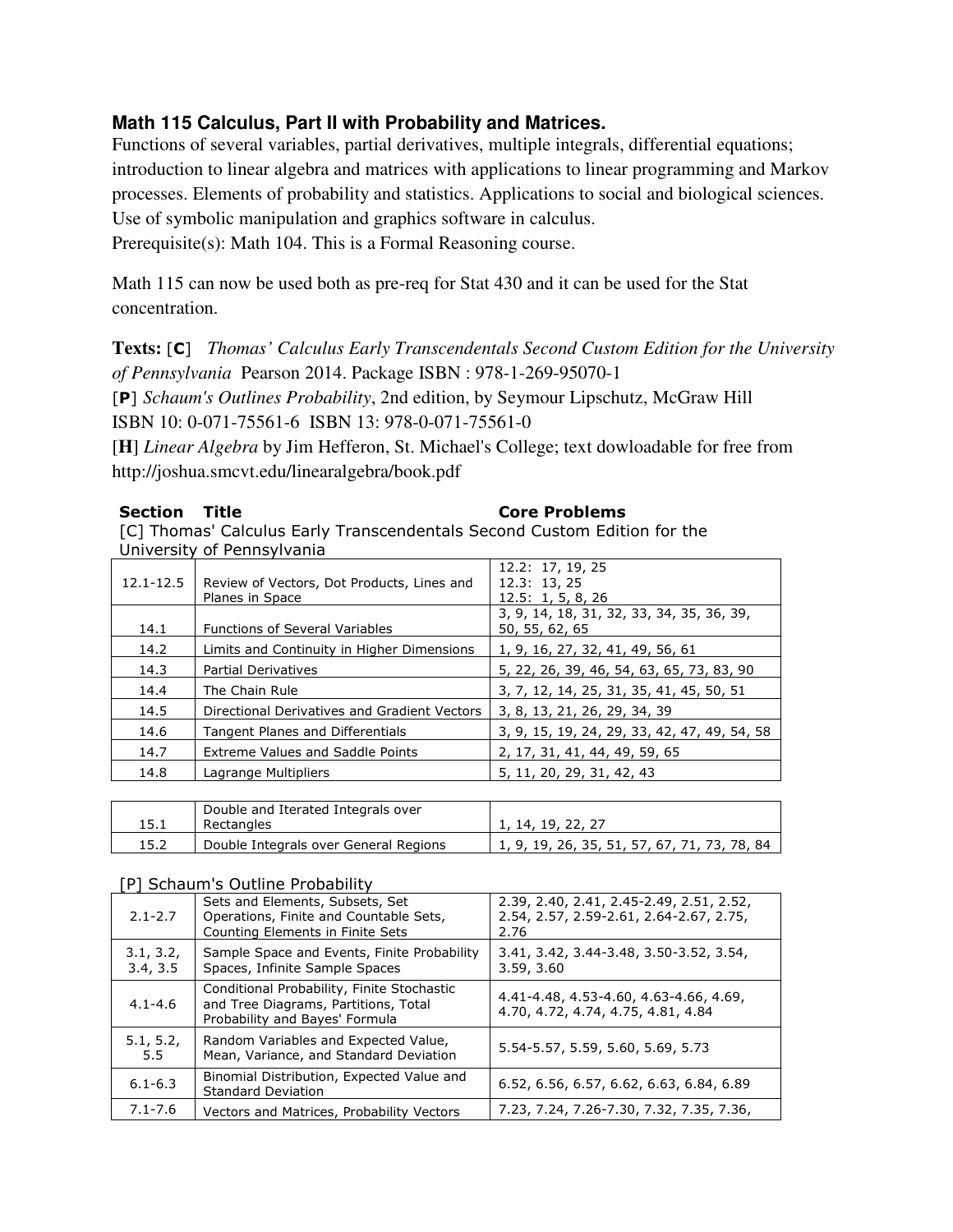| and Stochastic Matrices, Transition Matrix<br>of a Markov Process, State Distributions, | 7.38, 7.39 |
|-----------------------------------------------------------------------------------------|------------|
| Regular Markov Processes and Stationary,<br><b>State Distributions</b>                  |            |

[H] Linear Algebra by Jim Hefferon

| 1.1             | Solving Linear Systems: Gauss' Method                         | 1.17, 1.18 a-d, 1.19, 1.20, 1.22 a, 1.25 |
|-----------------|---------------------------------------------------------------|------------------------------------------|
| I.2             | Solving Linear Systems: Describing the<br>Solutions Set       | 2.15, 2.17, 2.18 a-d, 2.19 b, 2.20, 2.25 |
| I.3             | Solving Linear Systems: General =<br>Particular + Homogeneous | 3.15 a-c, 3.17, 3.21                     |
| II.1            | Vectors in Space                                              | 1.1, 1.2, 1.3, 1.4, 1.7                  |
| II.2            | Length and Angle Measurements                                 | 2.12, 2.13, 2.14, 2.18, 2.20             |
| III.1           | Gauss-Jordan Reduction                                        | 1.7 a-c, 1.8 a and b, 1.9 b and c        |
| TH <sub>2</sub> | Row Equivalence                                               | $2.10$ a-c, $2.23$                       |

SAMPLE EXAM QUESTIONS (available from the Math Dept's Math 115 Web Page: http://www.math.upenn.edu/ugrad/calc/m115/) also form a part of the core.

The core problems indicate the kind of basic problems you will need to be able to solve by hand. They also provide a guide to the basic level of difficulty to be expected on the final exam.

Additional Problems on Bivariate Probability Distributions:

1. Suppose the joint probability density function of a pair of random variables is given by

 $(x, y)$  $(y, y) = \begin{cases} \frac{1}{2} & \text{if } 0 < x < 2 \text{ and } 0 < y < 1 \end{cases}$ 0 otherwise  $f(x, y) = \begin{cases} \frac{1}{2} & \text{if } 0 < x < 2 \text{ and } 0 < y \end{cases}$  $=\begin{cases} \frac{1}{2} & \text{if } 0 < x < 2 \text{ and } 0 < y < \end{cases}$  $\overline{\mathcal{L}}$ . Compute  $\text{Prob}(X > Y)$ .

2. Suppose the joint probability density function of a pair of random variables is given by

 $(x, y) = \begin{cases} xy & \text{if } 0 < x < 2 \text{ and } 0 < y < 1 \\ 0 & \text{otherwise} \end{cases}$ 0 otherwise  $f(x, y) = \begin{cases} xy & \text{if } 0 < x < 2 \text{ and } 0 < y < x \end{cases}$  $\mathfrak{c}$ . Compute  $\mathrm{Prob}(X > Y)$ .